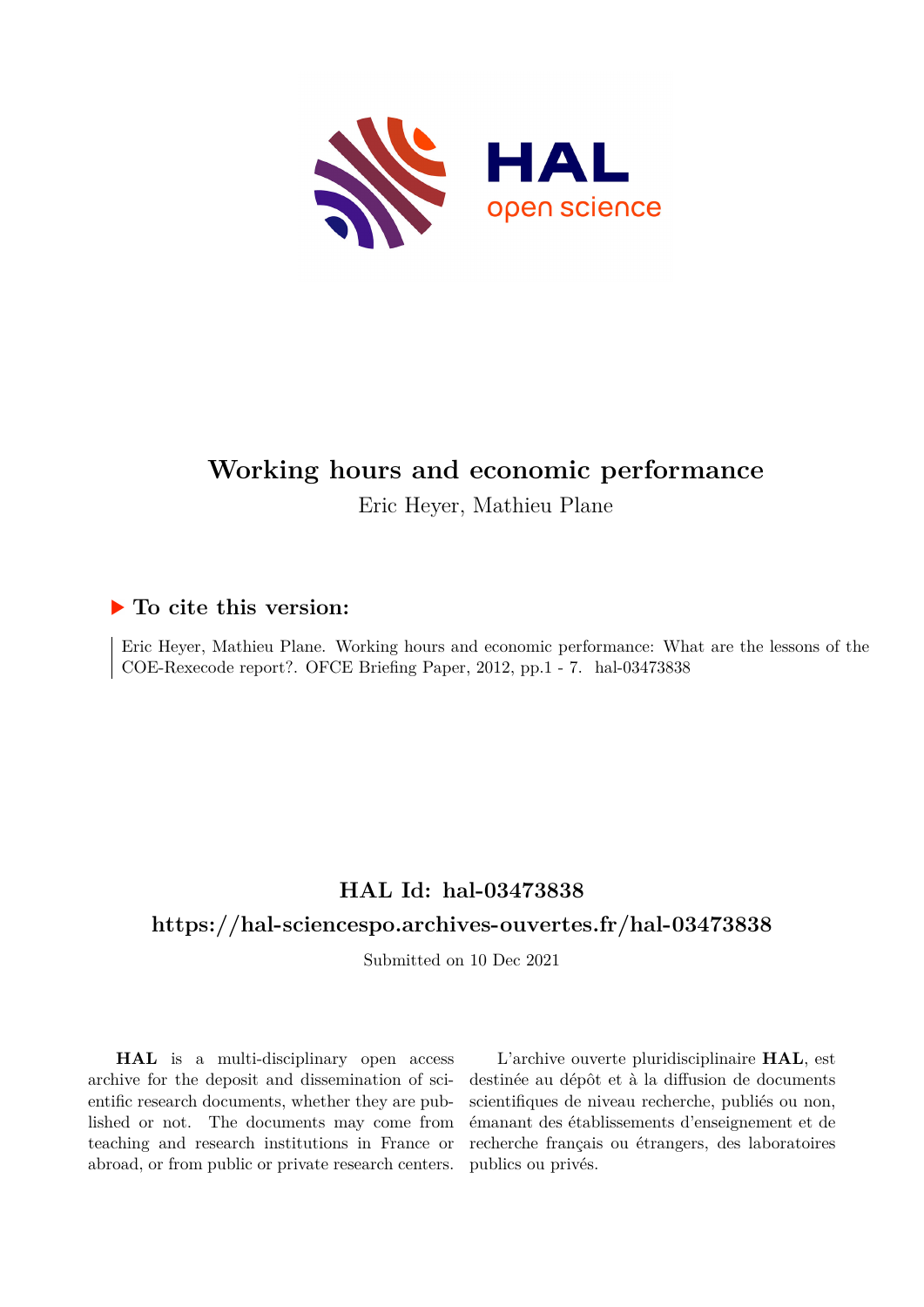

*briefing paper*

**No. 2 / 31 january 2012**

# Working hours and economic performance

*What are the lessons of the Coe-Rexecode report?*

**[Éric Heyer and](http://www.ofce.sciences-po.fr/pages-chercheurs/heyer.htm) [Mathieu Plane](http://www.ofce.sciences-po.fr/pages-chercheurs/plane.htm)**

o people work less in France than in the rest of Europe? Is France the only country to have reduced working time in the last decade? Is the 35-hour work week really dragging down the French economy?

The report published on 11 January by the Coe-Rexecode Institute provides fresh material for answering these questions.

## **Do people in France work fewer hours than in the rest of Europe?**

- There are several reasons why it is difficult to compare working time internationally:
- Differing definitions of the concept (normal hours, usual collective or usual individual, paid, effective),
- The different methodologies used to measure it (surveys may be conducted of households or of businesses),
- Which workers are covered (total, salaried employees only, full-time or parttime).

The Coe-Rexecode report covers these issues in breadth and in depth and concludes that the most accurate definition uses average annual effective working time, taking into account holidays and sick leave. The authors of this report then use the methodology based on the *Enquête emploi* labour force survey, namely, a declarative survey conducted among households. Finally, they exclude non-salaried employees and distinguish between full-time and part-time employees.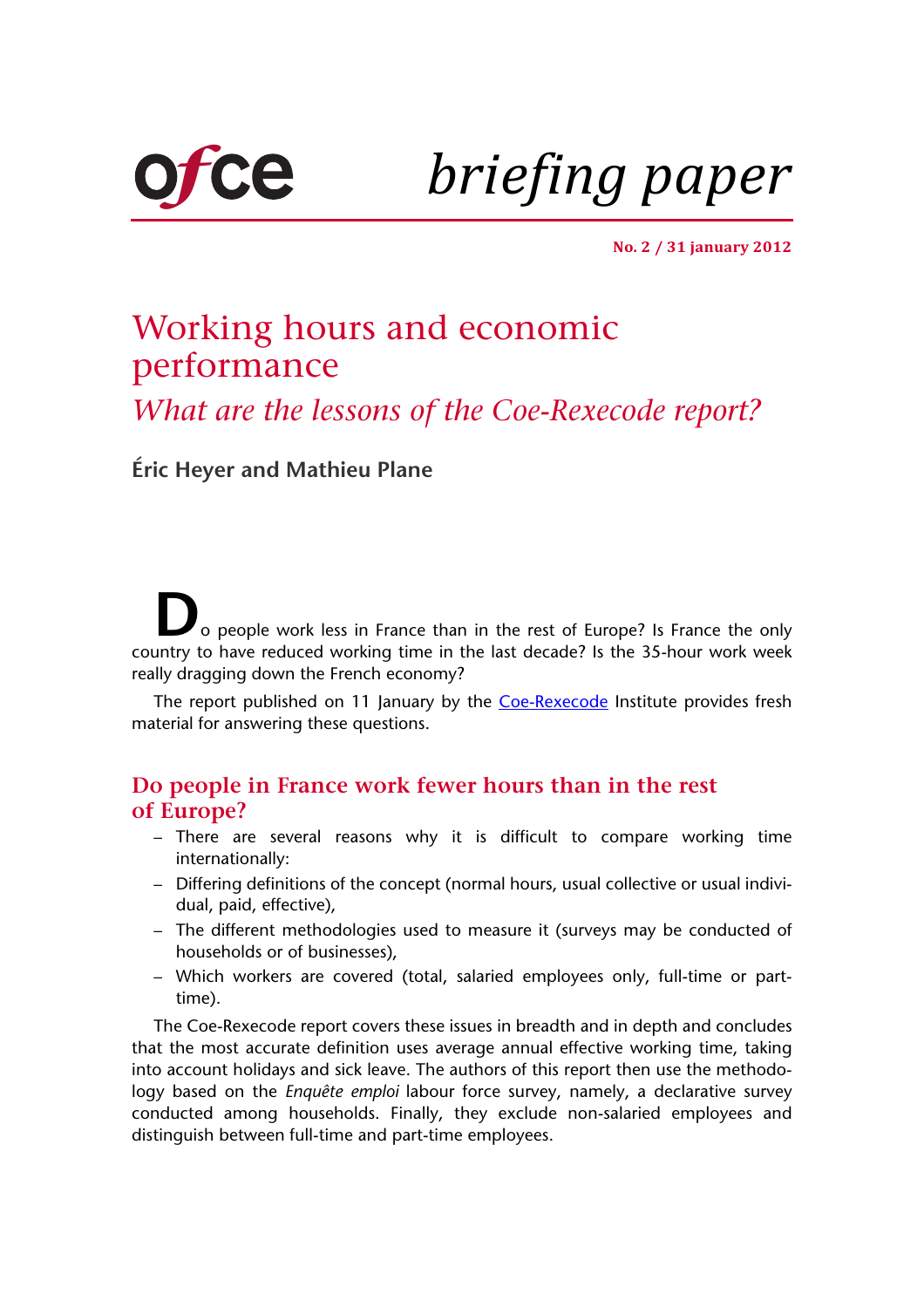Having made these decisions, the authors asked Eurostat to calculate working time during the period 1999-2010 for all the countries in the European Union.

Before going into detail on the study results, it is worth briefly reviewing these methodological choices: while there is no doubt that average annual effective working time is the best definition for measuring working time, the decision to use a survey of employees rather than of employers may well affect the results. Indeed, regardless of the country studied, working time is higher when it is individuals who are questioned, rather than employers. This difference is due to the fact that in calculating their working time, some employees include breaks and travel time and particularly unpaid hours worked, which employers tend to exclude from their analysis. This systematic bias is unfortunately not uniform either in time or between countries, so controlling for it is impossible.

The choice of the survey therefore has a significant influence on the measurement itself and thus on international comparisons: despite this bias, if one focuses on the comparison between France and Germany, the two sources agree on the fact that a full-time French employee works less than their German counterpart. But they also both suggest that France makes less use of part-time work, and that the typical French part-time employee works more than their German counterpart. However, the two sources present contrasting pictures of the situation of total employees: according to the survey of employees, working time is greater in Germany than in France, while according to employers the reverse is true (Table 1).

| <b>Hours</b>                 | the employees<br>(Emploi survey) |        | the employers<br>(ECMOSS survey*) |        |
|------------------------------|----------------------------------|--------|-----------------------------------|--------|
|                              | Germany                          | France | Germany                           | France |
| <b>Full-time</b>             | 1945                             | 1672   | 1650                              | 1583   |
| Part-time                    | 880                              | 985    | 847                               | 940    |
| Total                        | 1670                             | 1547   | 1378                              | 1440   |
| Share of part-time employees | 25.8%                            | 18.2%  | 33.9%                             | 22.2%  |

#### **Table 1. Annual working time of employees in 2008 depending on who is surveyed...**

\* The ECMOSS survey has more limited coverage than the Emploi survey (companies with more than 10 employees in the private and semi-public sectors).

Sources: Emploi survey, Ecmoss survey.

## **Has working time fallen more in France than in Germany over the last 10 years?**

The report attempts to answer this question by calculating the average annual effective time in all European countries from 1998 to 2010. The results indicate a greater decline in this period in France than elsewhere in Europe, and more than in Germany in particular. For full-time employees, this reduction came to 13.9% in France but only 6% in Germany. A more detailed analysis of the figures provided by Coe-Rexecode emphasizes that this difference is due almost entirely to the sharp decline in 2003 in France (-7.1% for full-time employees). This fall, the highest recorded during the period, largely exceeds that observed in 2000 when the 35-hour statutory work week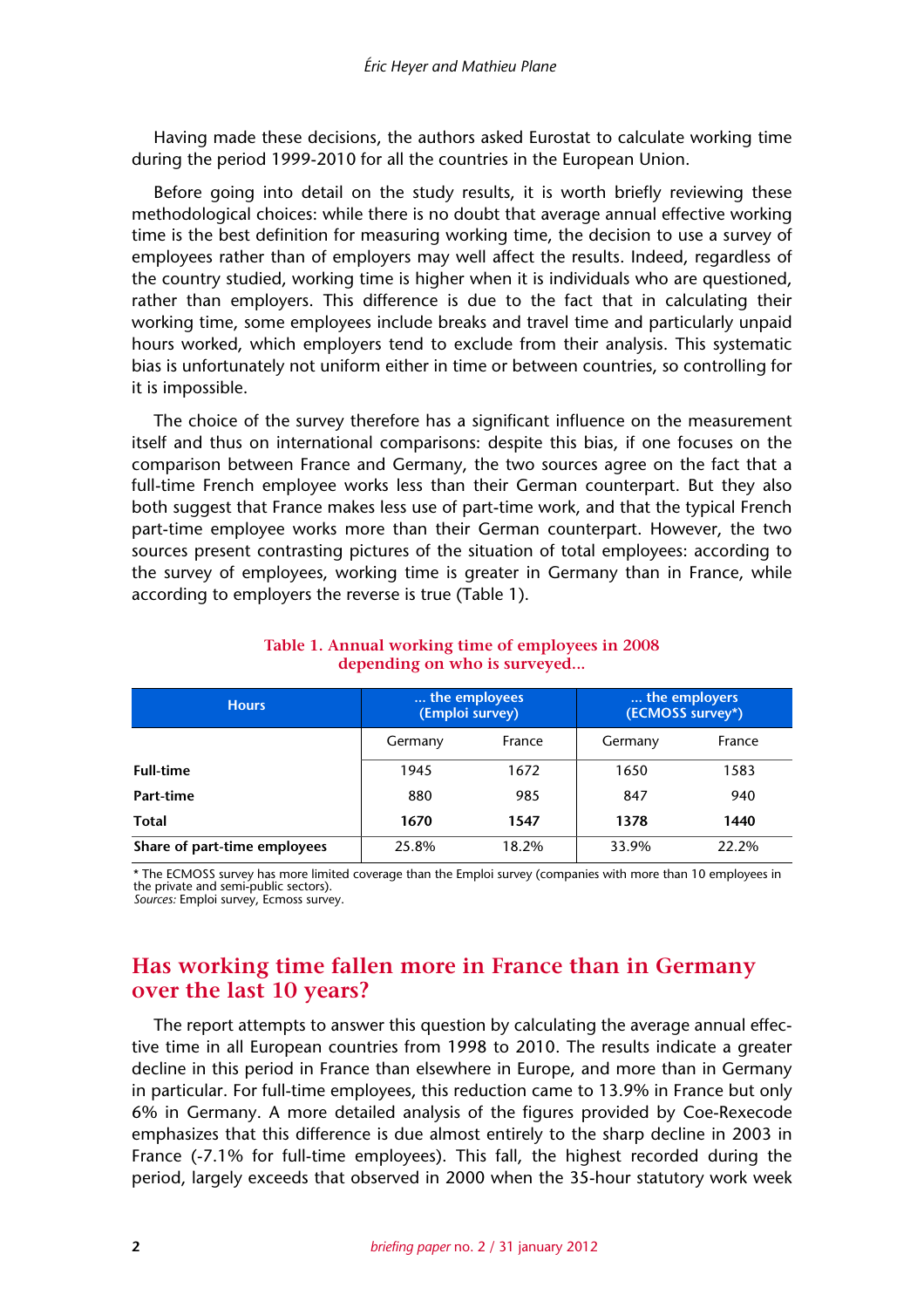took effect (-4.4%, Figure 1). But it is precisely in 2003 that there was a major change in the methodology of the INSEE Emploi survey, which is the basis of the authors' calculations: it changed from an annual survey to a continuous survey (for more details please see Askenazy). In Germany, the switch to a continuous survey took place in 2005. These changes led to a break in the series on annual working time for full-time and part-time employees, in 2003 for France and in 2005 for Germany, rendering any dynamic analysis of the decade misleading.



**Figure 1. Changes in the annual working time of employees**

Taking into account the breaks in the statistical data in 2003 and 2005 leads to a different diagnosis from that of Coe-Rexecode: during the period 1998-2002, with the introduction of the 35-hour work week in France, working time decreased more in France (-4.2%) than in Germany (-1.7%). However, between 2005 and 2010, German employees, both full-time and part-time, greatly reduced their annual working hours (- 3.2%) while their French counterparts slightly increased theirs during that same period (0.7%).

Furthermore, Askenazy, Chagny and Minni point out various biases in the German employment survey, which Odile Chagny summarizes as follows:

- "the method of collecting data tends to overestimate the effective working time of full-time employees in Germany due to the underestimation of workers who are completely absent during a reference week while on vacation";
- "the survey does not adequately cover jobs of 'little importance' in Germany (these jobs were not recorded in administrative records until the procedure was reformed in 1999). The result is a sharp overestimation of the working time of full-time employees, and a strong underestimation of the rate of part-time work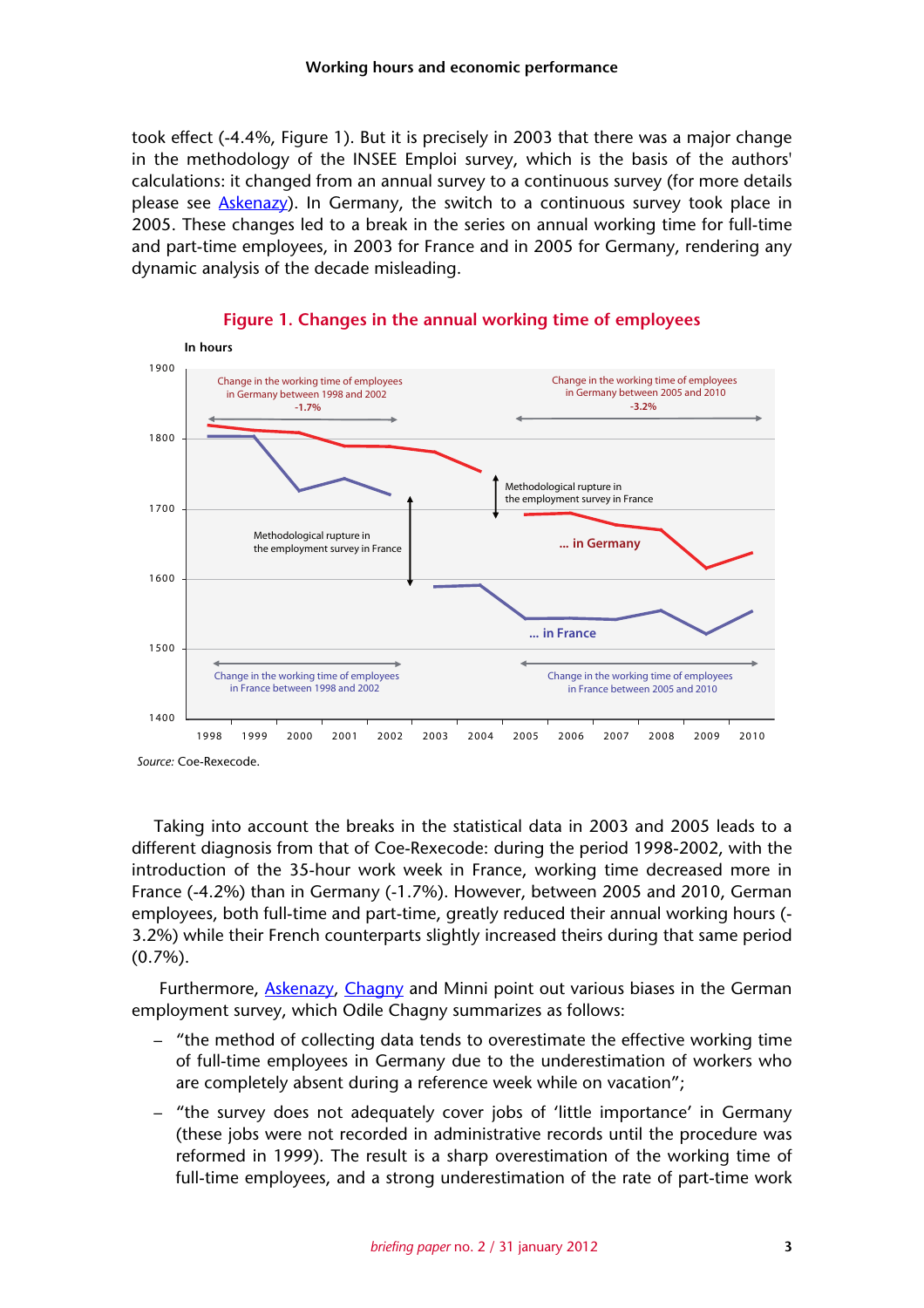in the EFT data for Germany that is published by Eurostat (26.7% in 2010, versus 34.7% according to the IAB data, which is based on administrative sources and used for the national accounts), which distorts comparisons. It was decided to overhaul the questionnaire in Germany as of 2011 in order to improve the measurement of jobs of 'little importance'. On the other hand, the bias related to vacation absences is likely to persist."

## **What macroeconomic conclusions can be drawn from the results of the Coe-Rexecode study?**

The table published in the appendix (p. 38), which summarizes macroeconomic developments in the major European countries from 1999 to 2010, provides valuable information about labour market dynamics and adjustments over the last decade. While the figures on working time from the Emploi survey are questionable (see previous section), those concerning employment are not.

### *Job creation has been more dynamic in France than in Germany over the last 10 years …*

First, according to the findings of the Coe-Rexecode study, the dynamics of employment over the last decade have differed between countries, with France enjoying particularly good results. Indeed, among the big European countries, apart from Spain, which was going through a phase of economic catch-up in the last decade, France recorded the highest rate of job growth. Employment in the French economy rose by 14% between 1999 and 2010, while the comparable figures were 10% to 11% in Italy and the Netherlands and 7% to 8% in the United Kingdom and Germany (Table 2). The labour market during the last decade was thus twice as dynamic in France as in Germany. Contrary to the report's findings, the reduction of the work week in France did not fail to meet its goal of job creation.

|                    | <b>Change in</b><br>total employment | <b>Contribution of part-time</b><br>employees to the growth in<br>total employment | <b>Contribution of involuntary</b><br>part-time employees to the<br>growth in total employment |
|--------------------|--------------------------------------|------------------------------------------------------------------------------------|------------------------------------------------------------------------------------------------|
| Germany            | 7.3                                  | 111                                                                                | 46                                                                                             |
| France             | 14.2                                 | 17                                                                                 | 13                                                                                             |
| United Kingdom     | 7.7                                  | 32                                                                                 | 25                                                                                             |
| <b>Italy</b>       | 10.9                                 | 66                                                                                 | 40                                                                                             |
| Spain              | 26.2                                 | 29                                                                                 | 21                                                                                             |
| <b>Netherlands</b> | 10.1                                 | 117                                                                                | 16                                                                                             |

#### **Table 2. Major changes in the labour market, by country, between 1999 and 2010**

*Sources:* Coe Rexecode, Eurostat, OFCE calculations.

**In %**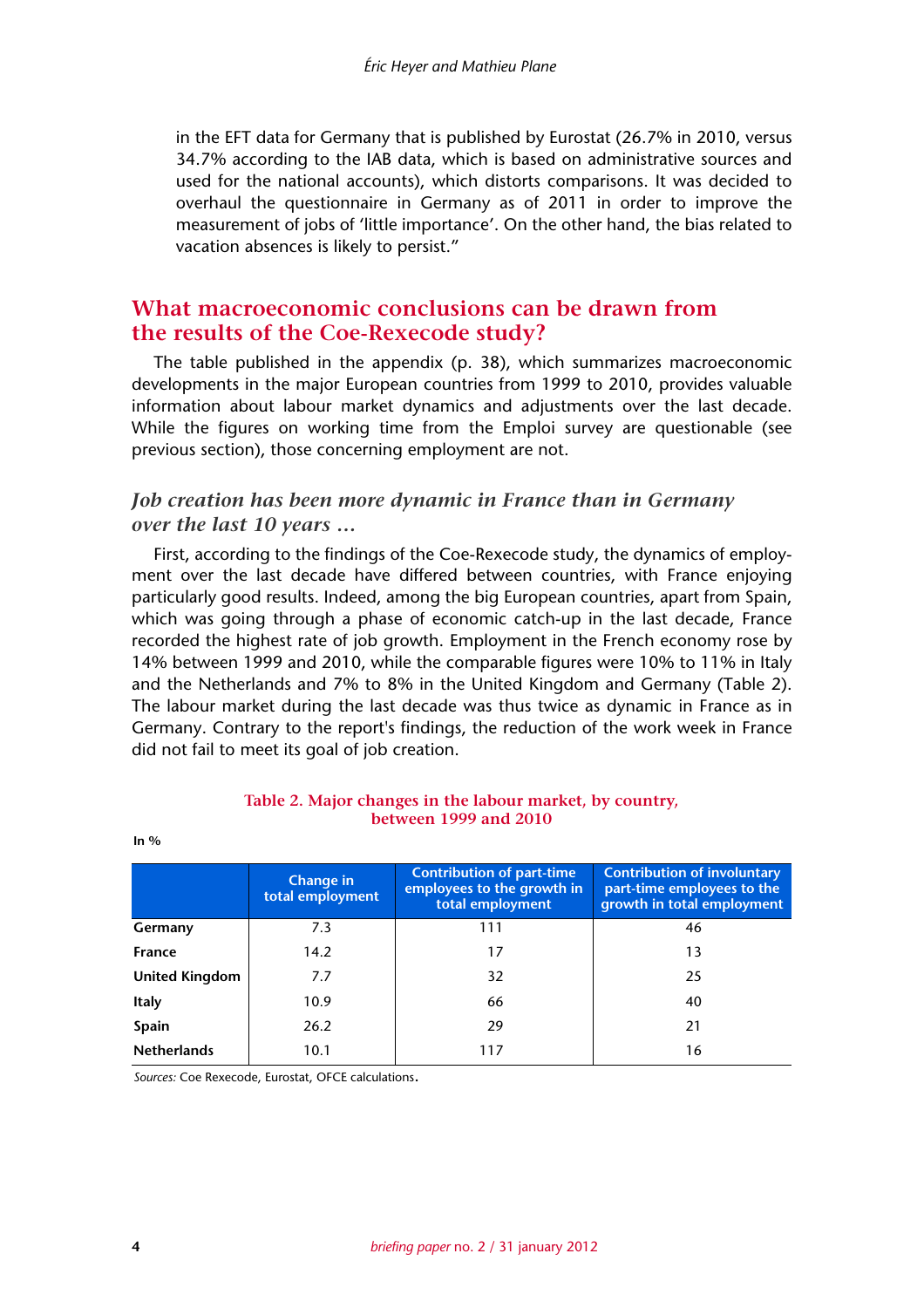#### *… with fewer precarious jobs due to better job-sharing*

Second, the results of the study clearly show that the various countries adjusted in different ways to the reduction in working time. In all the countries, the rate of parttime employment (as a percentage of employees) increased, to varying degrees, between 1999 and 2010: from 0.3 percentage point in France to 10.3 points in the Netherlands (7.1 points in Germany). And it was the countries that made the biggest reduction in the working time of their full-time employees between 1999 and 2010 that experienced the smallest increase in the share of part-time jobs. In France, the reduction in the statutory work week saw the adjustment in the reduction of working time focused mainly on full-time employees, whereas in other countries, including the Netherlands and Germany, it led to a significant increase in part-time workers. The only force driving job creation in the Netherlands and Germany was a policy aimed at enhancing the external flexibility of businesses by increasing the use of part-time jobs. In the latter two countries, the creation of part-time employment accounted for more than 100% of total job creation (Table 2), with a decline in full-time employees over the period 1999 to 2010 (-11.3% in the Netherlands and -2.4% in Germany). The creation of part-time jobs mainly involved women, who tend to work part-time more than men do. This has exacerbated gender inequalities on the labour market in Germany. In contrast, in France, the creation of part-time jobs between 1999 and 2010 contributed only 17% of all jobs created, with full-time jobs accounting for over two-thirds (16% was non-salaried employment). By limiting the rise in part-time work through the reduced statutory work week, France avoided a drift into underemployment and job insecurity. The rise in involuntary part-time work accounted for only 13% of the jobs created over the period 1999-2010, while in Germany it contributed 46% to job creation over the last ten years (Table 2). Contrary to the report's conclusion, France did not fail in its effort at job-sharing.

#### **Figure 2. GDP per capita (in volume, euros PPP, 2005) and average working time in France relative to Germany**



*Sources:* Coe Rexecode, Eurostat, OFCE calculations.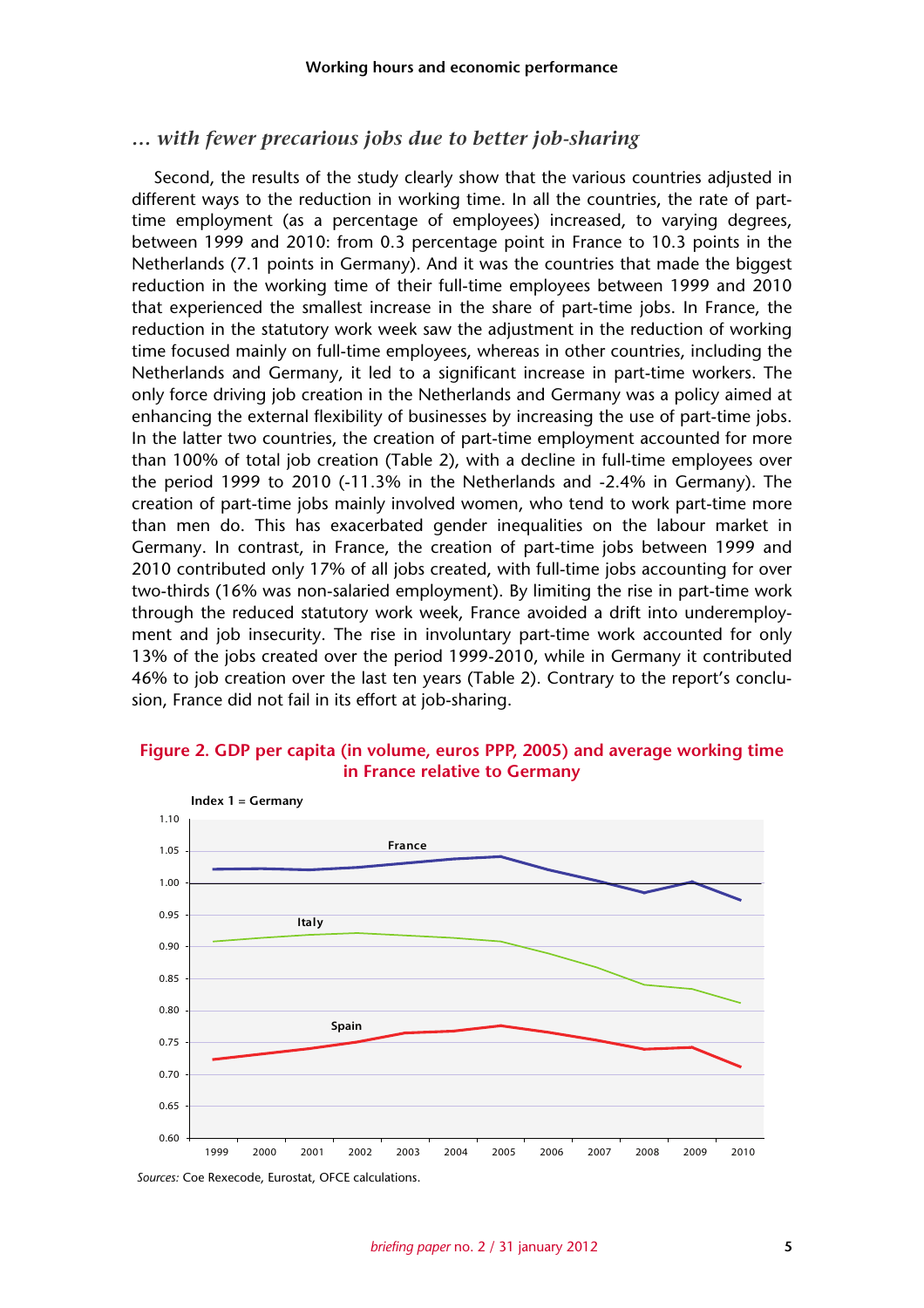#### *A decade marked by two distinct sub-periods*

Finally, according to the Coe-Rexecode study, the French policy of a reduced work week was a failure because between 1999 and 2010 it led to a smaller volume of growth in GDP per capita in France (7.3%) than in Germany (13.5%). This discrepancy is actually explained by the difference in population dynamics, as the population in France grew by 7.3% between 1999 and 2010 while in Germany it declined by 0.4% over the same period. Indeed, between 1999 and 2010, GDP grew more rapidly in France (16.1%) than in Germany (13.1%).

As for changes in GDP per capita, two sub-periods need to be distinguished (Figure 2): the first, from 1999 to 2005, saw the implementation of the 35-hour work week in France, which experienced greater growth in GDP per capita than did Germany (7.7% in France against 5.7% in Germany). The second, between 2005 and 2010, was marked by a relaxation of the 35-hour week; this was accompanied by a relative decline in France as compared with Germany (0.4% increase in GDP per capita in France, versus 7.4% in Germany). The period 2006-2010 was marked chiefly by the maturing of the competitive disinflation policies put in place in Germany (Hartz reforms, social VAT, etc.), which took full effect in the years 2006 to 2008. Germany's policies resulted in lower market shares for the other major euro zone countries, and a greater share for Germany. This "uncooperative" policy resulted in a relative decline in the GDP per capita of France, Spain and Italy. This effect is therefore not specific to France, making it difficult to attribute this to the rigidity of the French labour market and the 35-hour work week.

Finally, contrary to what is said in the report, the shorter work week has not curbed growth in GDP per capita. In light of developments over the past decade, GDP per capita in France relative to Germany improved during the period when France made greater reductions in working time than Germany (1999-2004). In contrast, between 2005 and 2010, GDP per capita in Germany improved significantly compared to France, even though working time declined more in Germany than in France during that period (Figure 3).



**Figure 3. GDP per capita (in volume, euros PPP, 2005) relative to Germany**